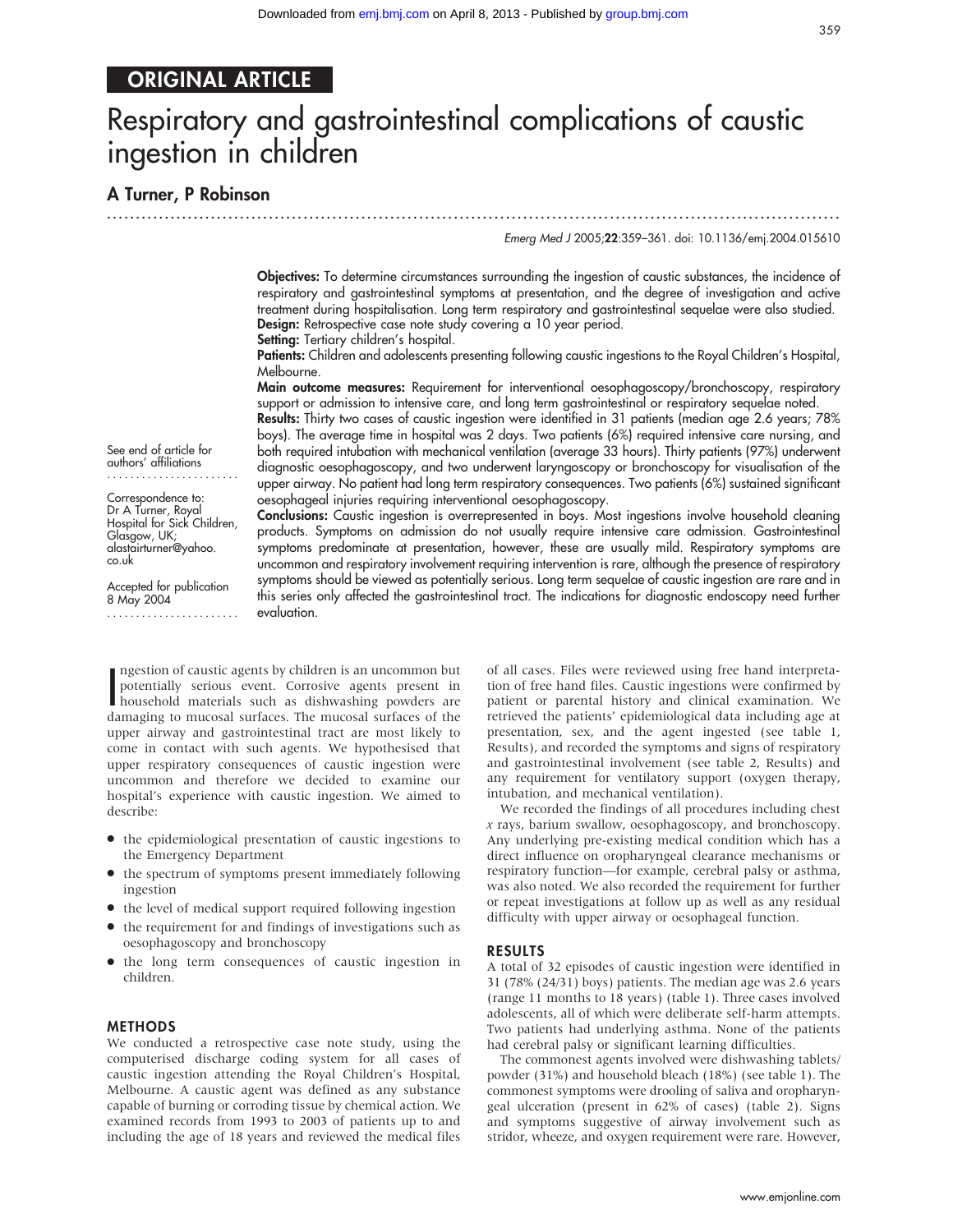Table 1 Details of ingested material, and age and sex of patients

| Ingested material                       | Number*        | Boys: girls (months) | Median age                                        |
|-----------------------------------------|----------------|----------------------|---------------------------------------------------|
| Ammonia based household<br>disinfectant | 3              | 3:0                  | 32                                                |
| Dishwasher powder                       | 10             | 8:2                  | 20                                                |
| Caustic soda granules                   | 5              | 5:0                  | 59                                                |
| Household bleach                        | 6              | 3:3                  | 15                                                |
| Sterilising tablets                     |                | 1:0                  | 35                                                |
| Oven cleaner                            |                | 0:1                  | 28                                                |
| Potassium hydroxide based<br>cleaner    | $\mathfrak{p}$ | 2:0                  | 116.5                                             |
| Paint thinner                           |                | 1:0                  | 15                                                |
| Industrial cleaning agent               | 3              | 2:1                  | 90                                                |
| Total                                   | 32             | 25:7                 | 31 (range<br>11 months to<br>$18.6 \text{ years}$ |

these symptoms were associated with severe airway involvement. Two patients (6%) required intubation and mechanical ventilation for respiratory distress. These were the only patients who developed stridor and required oxygen. Wheeze and tachypnoea were also unusual signs (two patients each) and were also associated with the need for intubation (table 2). One patient with asthma required intubation, however, this was for stridor rather than asthma. The average length of time of intubation and mechanical ventilation was 33 hours (19 hours and 48 hours, respectively). The patients requiring oxygen therapy and intubation involved ingestion of ammonia and paint thinner. The average length of stay in hospital was two days. Systemic steroids were administered to two patients, both of whom were intubated.

Thirty patients (97%) had oesophagoscopy on the day following ingestion (within 24 hours of ingestion); 64% of patients (20/31) had mucosal swelling and ulceration in the oropharynx. Oesophageal involvement was present in 45% of patients (14/31), of whom 23% (3/14) had severe ulceration of the oesophagus and 77% (11/14) had superficial inflammation. None of the patients underwent barium swallow. The subglottic area was examined by bronchoscopy in one patient. Direct laryngoscopy was performed in one patient. The findings included lower pharyngeal, epiglottic, and subglottic oedema and both patients required intubation. Chest  $x$  rays were taken in four patients (13%). All were normal except one that revealed lobar collapse following intubation.

Of 31 patients, 58% (18/31) were seen for follow up at the hospital; the other 42% (13/31) were not followed up by the hospital team as their initial oesophagoscopy was either normal or clinically insignificant although all patients records were available for review (fig 1). Children were seen on average two weeks after the ingestion episode and further follow up determined on clinical findings. This ranged from no further follow up to three years' follow up. None of the patients was documented as having experienced long term respiratory sequelae. Two patients reported long term sequelae related to gastrointestinal dysfunction. Both had residual oesophageal strictures requiring multiple dilatations. In both patients the first oesophagoscopy had revealed severe ulceration. Of the patients who experienced long term gastrointestinal complications one had accidentally ingested an industrial ammonia based cleaning solution and the other had ingested caustic agents on two separate occasions (both times dishwasher powder) within one month (deliberate selfharm attempts).

# **DISCUSSION**

This report documents 32 cases of caustic ingestion in children. There is a heavy preponderance of young infants and boys in this study as well as ingestion of common household agents. Although this may reflect the commonest environmental site for children of this age it reinforces the safety messages concerning the correct storage of these dangerous agents, out of reach of young children.

The routine use of endoscopy following caustic ingestions is a matter of some debate.<sup>1</sup> In the present series all but one of the patients underwent oesophagoscopy within 24 hours of admission. Although oesophageal involvement was identified in nearly 50% of cases this was usually mild. Despite almost all the children in this study undergoing oesophagoscopy, the therapy was adjusted on the basis of these findings in only two patients (6%), and in both these cases the circumstances surrounding ingestion were unusual (ingestion of industrial cleaner and multiple ingestions). In the patients requiring intervention severe oesophageal injury was present from the outset. None of the patients with minor oesophagoscopy findings later developed clinical oesophageal problems, and none of those who had ingested simple household cleaning agents developed significant oesophageal injuries requiring intervention. This suggests that a more targeted use of endoscopy may be possible, and it is in keeping with findings in other studies.<sup>2</sup><sup>3</sup> Given the relatively small number of patients and the retrospective nature of this study we were unable to determine specific consistent factors that would allow for accurate risk stratification.

Respiratory complications of caustic ingestions have been described before<sup>4</sup> but usually in the setting of the individual case report.<sup>5</sup> In common with these reports significant respiratory symptoms and signs were uncommon at presentation

| Presenting symptoms and<br>clinical signs | No of<br>episodes<br>$(n = 32)$ | Pre-existing<br>asthma $(n=2)$ | Patients with significant airway involvement<br>requiring intubation $(n = 2)$ v total number with<br>signs/symptoms (%) |
|-------------------------------------------|---------------------------------|--------------------------------|--------------------------------------------------------------------------------------------------------------------------|
| Stridor                                   | $\overline{2}$                  | $1*$                           | 2/2(100)                                                                                                                 |
| Cough                                     | 5                               |                                | 1/5(20)                                                                                                                  |
| Drooling of saliva                        | 20                              | $\overline{2}$                 | 1/20(5)                                                                                                                  |
| Shortness of breath                       | 3                               |                                | $1/3$ (33)                                                                                                               |
| Vomiting                                  | 18                              | $\overline{2}$                 | 2/18(11)                                                                                                                 |
| Swollen lips                              | 14                              |                                | 1/14(7)                                                                                                                  |
| Ulceration of oral mucosa                 | 20                              |                                | 1/20(5)                                                                                                                  |
| Wheeze                                    |                                 |                                | 1/1(100)                                                                                                                 |
| Tachypnoea                                | $\overline{2}$                  | $1*$                           | 1/2(50)                                                                                                                  |
| Supplemental oxygen<br>requirement        | $\mathfrak{p}$                  | $1*$                           | 2/2(100)                                                                                                                 |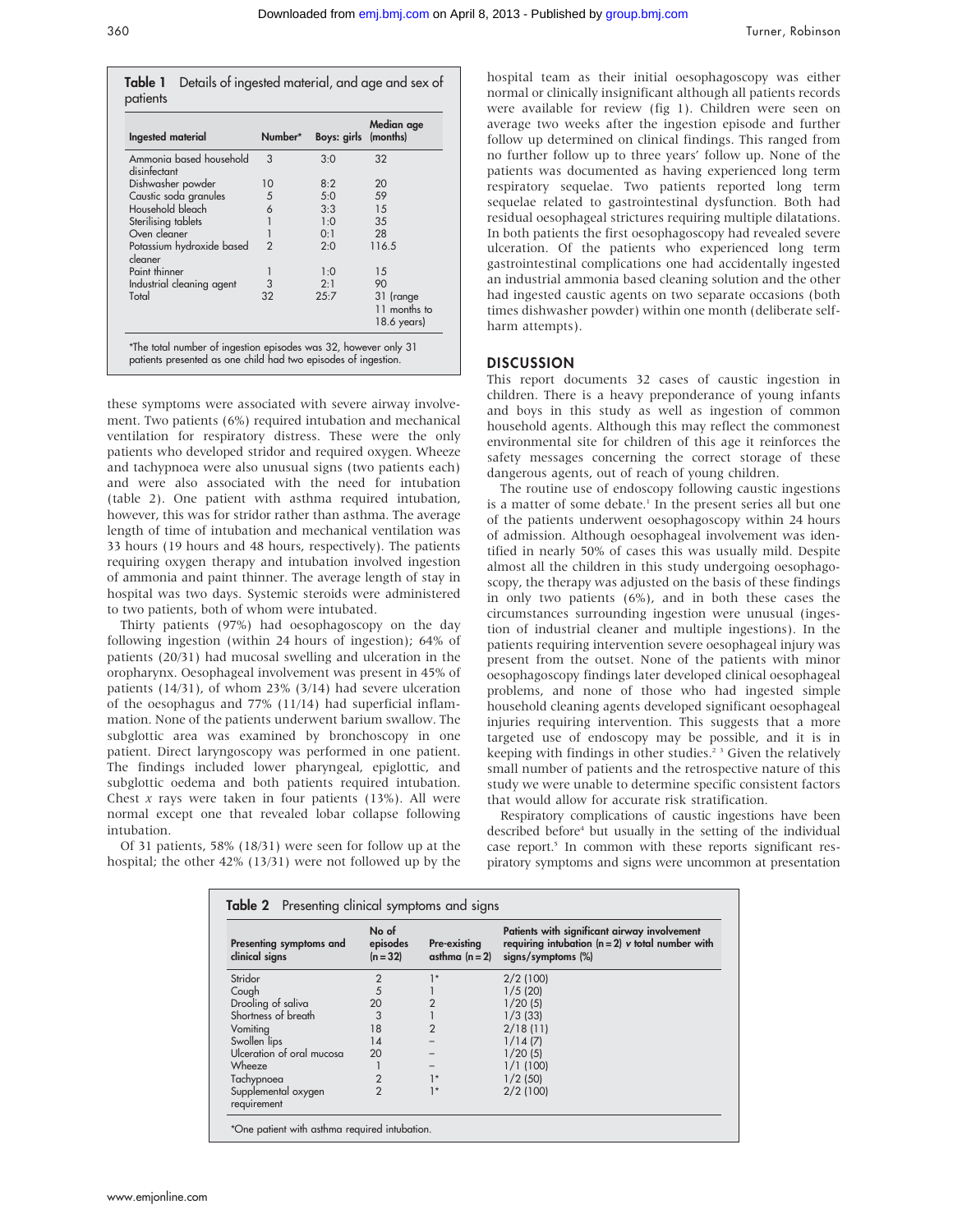

Figure 1 Follow up of patients seen in the emergency department following caustic ingestion.

in the current study. Only two of the children (6%) in our study required intubation for respiratory distress. The agents ingested varied. Both patients had prominent signs of respiratory involvement, including stridor and oxygen requirement, early in their presentation. This is in keeping with earlier studies.<sup>6</sup> Both patients were admitted to intensive care on arrival at hospital. None of the patients was admitted to a general ward for observation and subsequently worsened requiring intensive care treatment. These findings suggest that any patient presenting with respiratory symptoms should be nursed in a high dependency setting with access to advanced airway support at least in the initial stage of their presentation.

That only a few cases of caustic ingestion required interventional respiratory support suggests that the protection afforded by the pharyngeal glottic mechanism to the lower airway is extremely efficient. Mucosal damage to the superior surface of the epiglottis from this study does not appear to produce severe respiratory compromise in the majority of cases. In both the patients requiring intubation the duration of mechanical ventilation was short  $(<$  48 hours) and chest x rays were normal, suggesting that either the agents are not overly toxic to the lower airway or, more likely, that the upper airway is effective in limiting the amount of caustic agent that reaches the lower airway.

In summary, ingestion of caustic substances by children occurs disproportionately in young boys and usually involve household cleaning substances. Gastrointestinal symptoms

are common but significant gastrointestinal injury is not. There is potential to refine the indications for endoscopy. Respiratory symptoms are uncommon, however, the presence of these symptoms may indicate the development of airway obstruction requiring intervention and should be taken seriously.

#### Authors' affiliations .....................

A Turner, P Robinson, Department of Respiratory Medicine, Royal

Children's Hospital, Parkville, Melbourne, Australia

Competing interests: none declared

### **REFERENCES**

- 1 Kay M, Wyllie R. Caustic ingestions and the role of endoscopy. J Pediatr Gastroenterol Nutr 2001;32:8-10.
- 2 Gupta SK, Croffie JM, Fitzgerald JF. Is esophagogastroduodenoscopy necessary in all caustic ingestions? J Pediatr Gastroenterol Nutr 2001;32:50–3.
- 3 Privetera C, Giusti F, Guglielmi M. Predictive value of visible lesions (cheeks, lips, oropharynx) in suspected caustic ingestions: may endoscopy reasonably be omitted in completely negative pediatric patients? Pediatr Emerg Care
- 1990;6:176–8. 4 Bable FE, Kharsch S, Woolf A. Airway edema following household bleach ingestion. Am J Emerg Med 1998;16:514–16.
- 5 Williams DC. Acute respiratory obstruction caused by ingestion of a caustic substance. BMJ 1985;291:313–14.
- 6 Crain EF, Gershel JC, Mezey AP. Caustic ingestions: symptoms as predictors of esophageal injury. Am J Dis Child 1984;138:863–5.